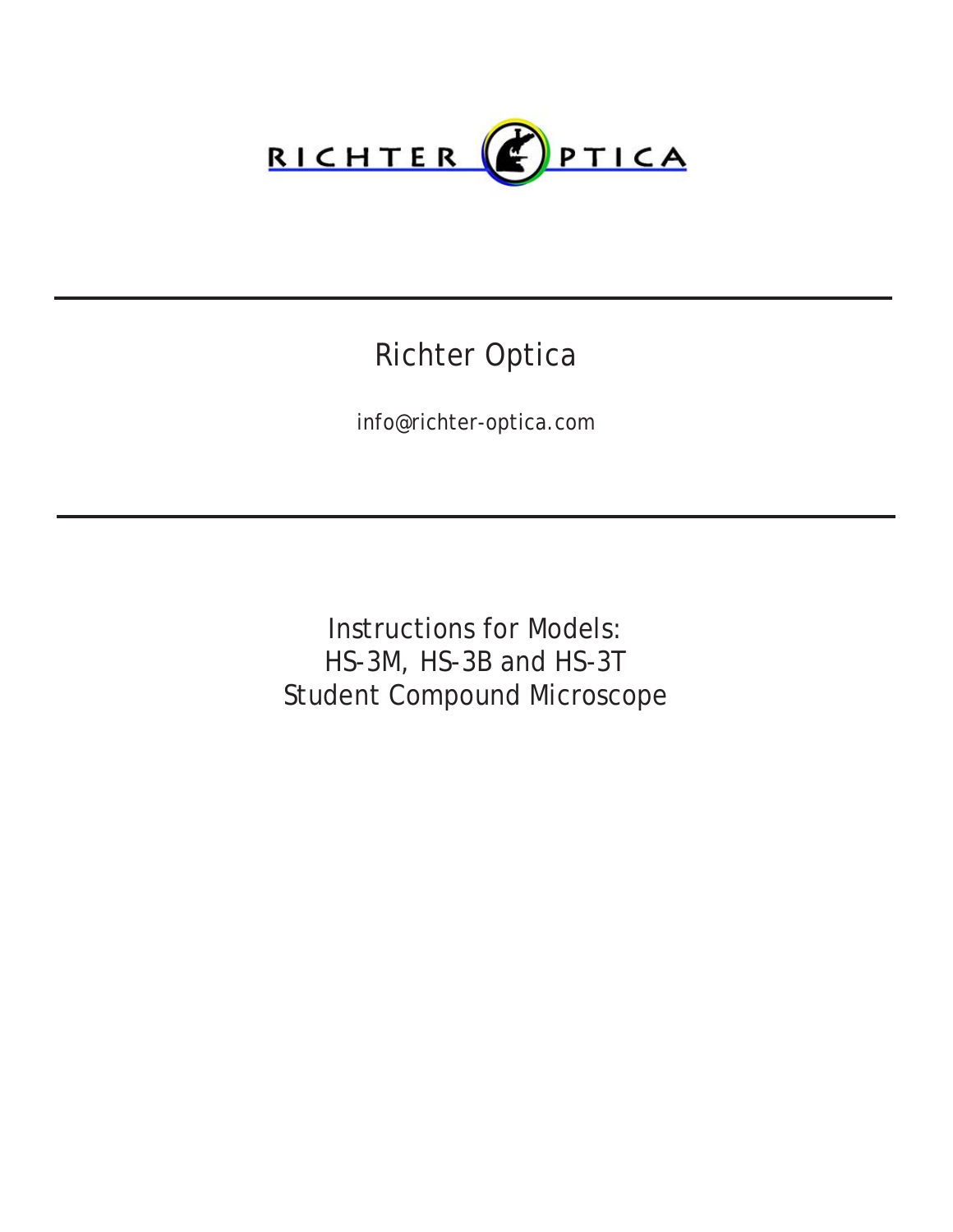

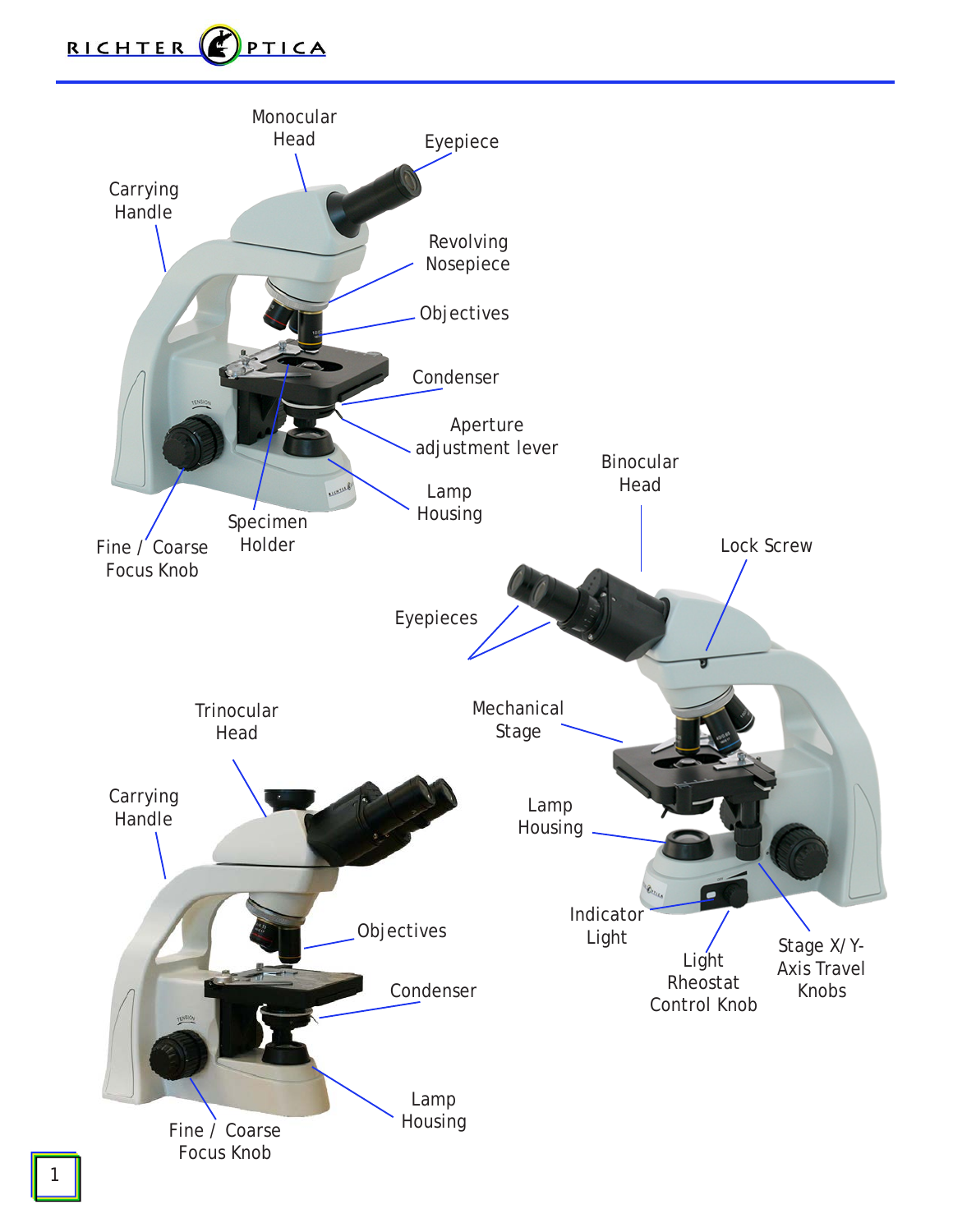

Thank you for your purchase of a Richter Optica microscope. The information in this manual is provided to answer most questions that can arise when operating your microscope and to help you avoid unnecessary maintenance expenses in the future.

Please carefully read instructions before operating microscope. Nomenclature used to describe components and controls are identified on opposite page.

### **UNPACKING**

Do not discard styrofoam container or packing materials until you are sure shipment is complete and undamaged (retain styrofoam shipping container to store your microscope when it is not in use). Remove all tape and packing material used to protect microscope during shipment. Make certain lens surfaces do not come in contact with dirt, fingerprints or oil. Damage of lens surfaces occur when they come in contact with such contaminants, and image quality is reduced.

# **BEFORE USE**

When moving the microscope, use both hands and only lay on flat, even surfaces. Damage will occur by holding the stage, focusing knobs or head when moving the microscope. Hold carrying handle when moving the microscope.

For safety, make sure the power switch is always turned to the off position "O" before replacing the bulb or fuse and wait until both the bulb and bulb holder have cooled down.

Replacement bulb: 2W LED replacement module. Part #HS3-001

# **SETTING UP THE INSTRUMENT**

Avoid placing the instrument in locations exposed to direct sunlight, dust, vibration, high humidity and where it is difficult to unplug the power supply cord.

# **MAINTENANCE**

- 1. Wipe lenses only with lens paper.
- 2. Never disassemble the microscope other than to change the bulb (instructions on page 6). Disassembling the microscope will affect performance and void warranty.
- 3. Cover microscope with dust cover provided after each use.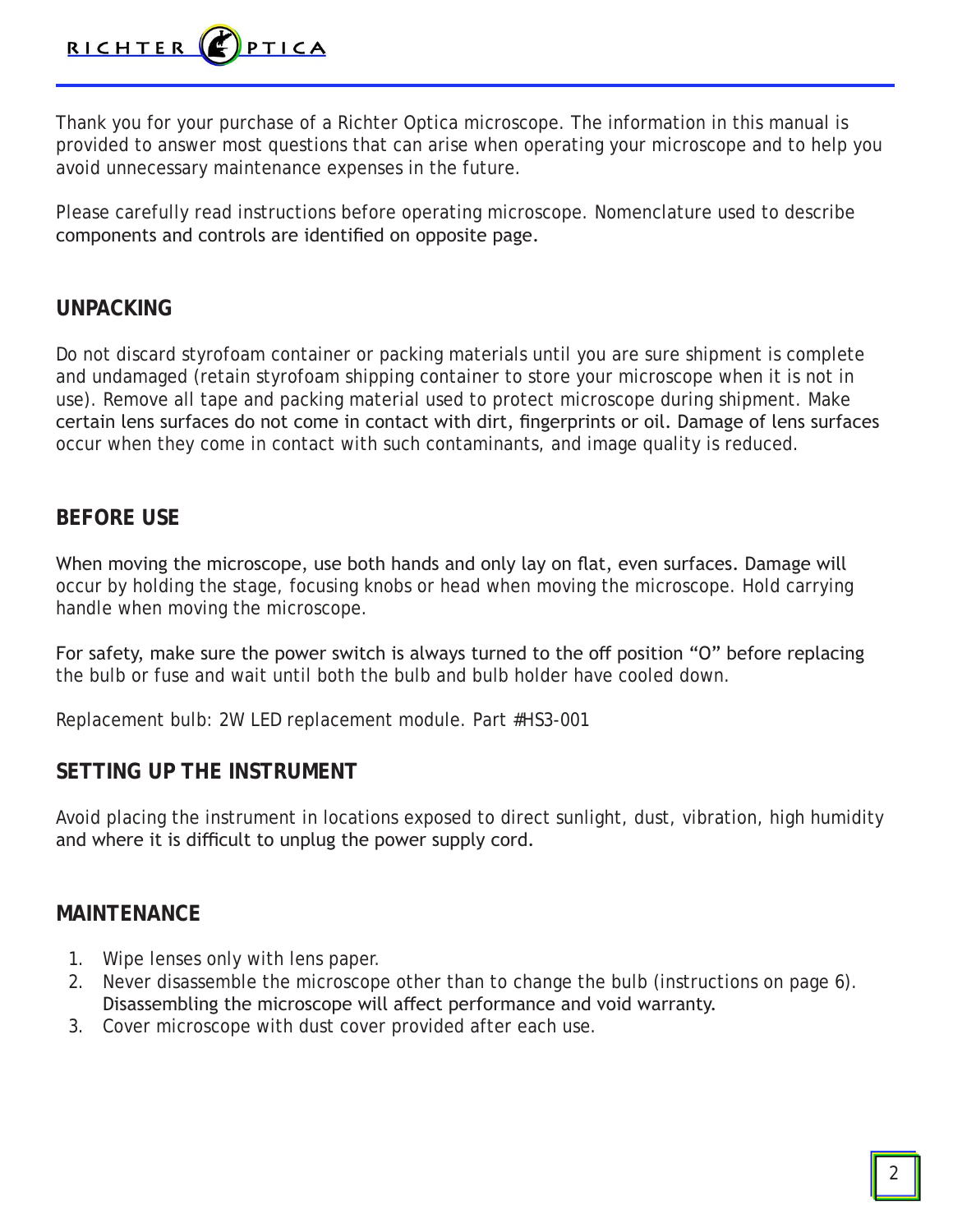

# **ASSEMBLING THE MICROSCOPE**

### **POWER OPTION:**

Corded option: Ensuring the light adjustment knob is "O" (OFF), insert the power connector end of the power cord into the power socket located on the back of the microscope. Then plug the other end of the power cord into a wall outlet  $(110 - 240V)$ .



#### **POWER OPTION:**

Cordless option: Your microscope can be operated with four AA rechargeable batteries.

To replace batteries,ensure the light adjustment knob is "O" (OFF). Locate the battery box on the underside of the microscope. Using a compatible screw driver, remove the screw found on the battery box cover and replace the rechargeable batteries.



#### **POWER CORD STORAGE:**

When the microscope is not in use, wind the power cord as shown here in the photo.

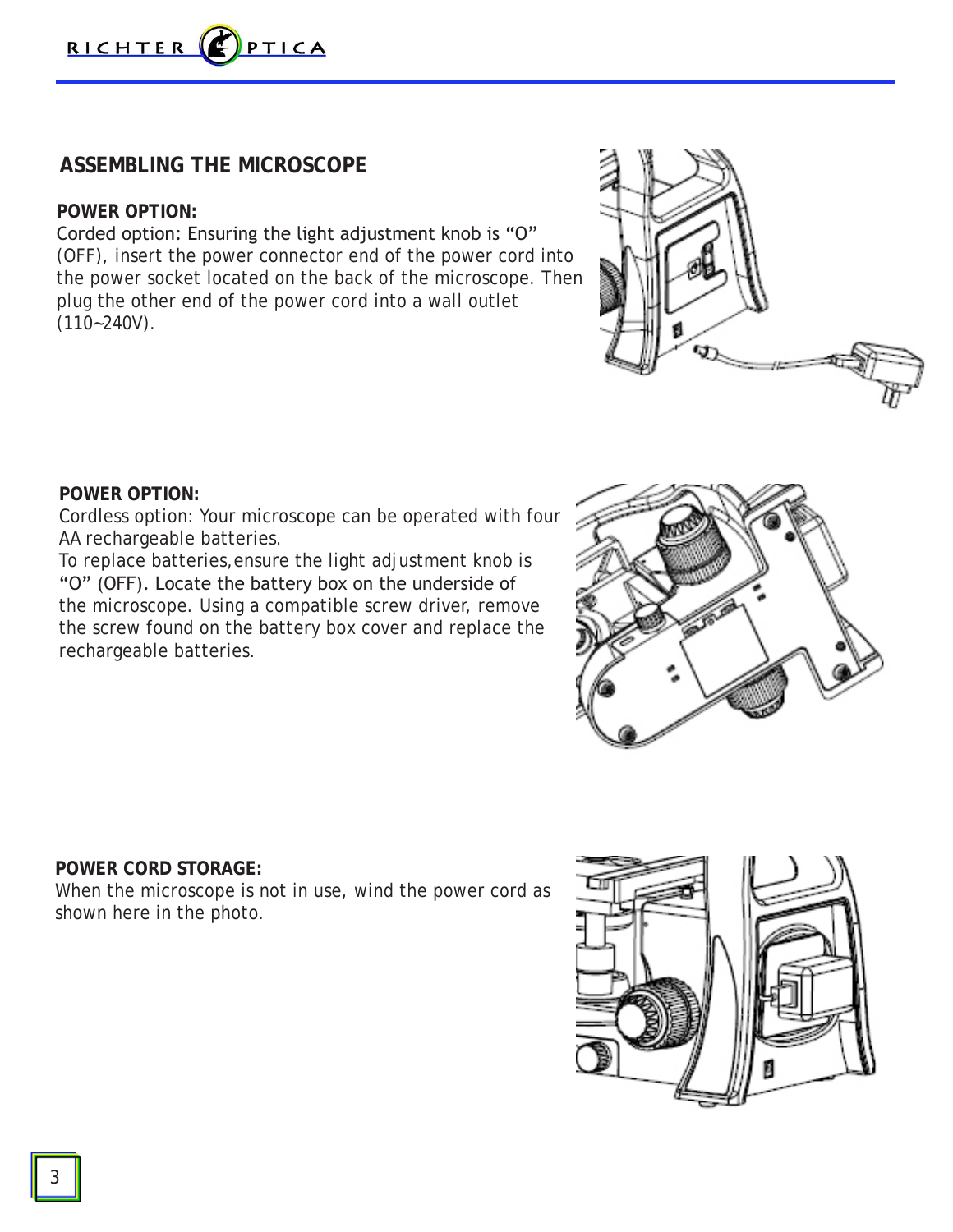

# **TROUBLESHOOTING: Optical**

| <b>PROBLEM</b>                           | <b>POSSIBLE CAUSE</b>                                                                      |
|------------------------------------------|--------------------------------------------------------------------------------------------|
| Dust or dirt in field of view.           | Dust or dirt on objective, illuminator or<br>eyepiece.                                     |
| Double Image                             | Interpupillary distance is not set correctly.                                              |
|                                          | Diopter adjustment not set on eyepieces.                                                   |
|                                          | Two different eyepieces are being used.                                                    |
| Sample blurs when magnification changes. | Diopter adjustment is not set properly on                                                  |
|                                          | eyepieces.                                                                                 |
|                                          | Specimen is not properly in focus.                                                         |
| Focusing is loose or too tight.          | Adjust tension adjustment knob on the side of<br>the microscope next to the focusing knob. |

# **TROUBLESHOOTING: Electrical**

| <b>PROBLEM</b>                      | <b>POSSIBLE CAUSE</b>                                       |
|-------------------------------------|-------------------------------------------------------------|
| Lamp does not turn on and light up. | Power cord not plugged in, or batteries are<br>not charged. |
|                                     | Light is burned out.                                        |
| Inadequate brightness.              | Rheostat knob needs adjustment.                             |
| Lamp blows out immediately.         | Incorrect bulb being used.                                  |
| Lamp flickers.                      | Connector wires are not secured.                            |
|                                     | Lamp near end of life.                                      |
|                                     | Lamp not securely plugged into socket.                      |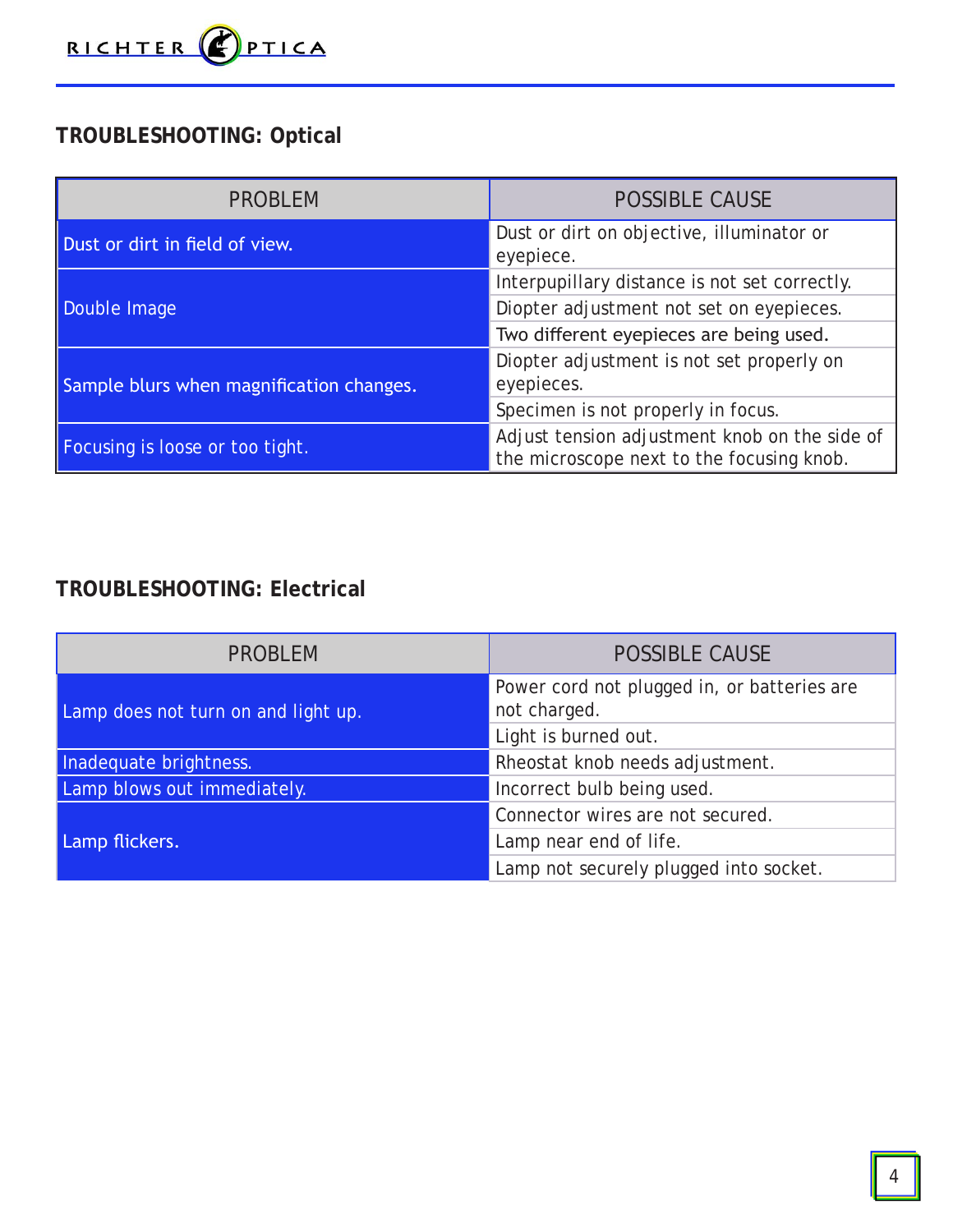# **CARE AND MAINTENANCE**

### **Do Not Disassemble**

- 1. Disassembly may significantly affect the performance of the instrument, may result in electric shock or injury, and will void the warranty.
- 2. Never attempt to dismantle any parts other than described in this manual. If you notice any malfunction, contact your Richter Optica representative.

### **Cleaning the Microscope**

- 1. Do not use organic solvents such as ether, alcohol or paint thinner on painted surfaces or plastic components. Doing so could result in discoloration of surfaces.
- 2. When cleaning lenses do not use any solvents other than absolute alcohol, as they may damage lens bonding cement.
- 3. Do not use petroleum benzene when cleaning components such as lenses.
- 4. Absolute alcohol and petroleum benzene are highly flammable. Keep away from open flames and when turning power switch on and off.
- 5. For stubborn dirt, dampen a piece of gauze with diluted neutral detergent and wipe gently.

### **When Not In Use**

- 1. When not in use, cover the instrument with a dust cover and store in a place low in humidity where mold is not likely to form.
- 2. Proper handling of the microscope will ensure years of trouble free service.
- 3. If repair becomes necessary, please contact Richter Optica at info@richter-optica.com.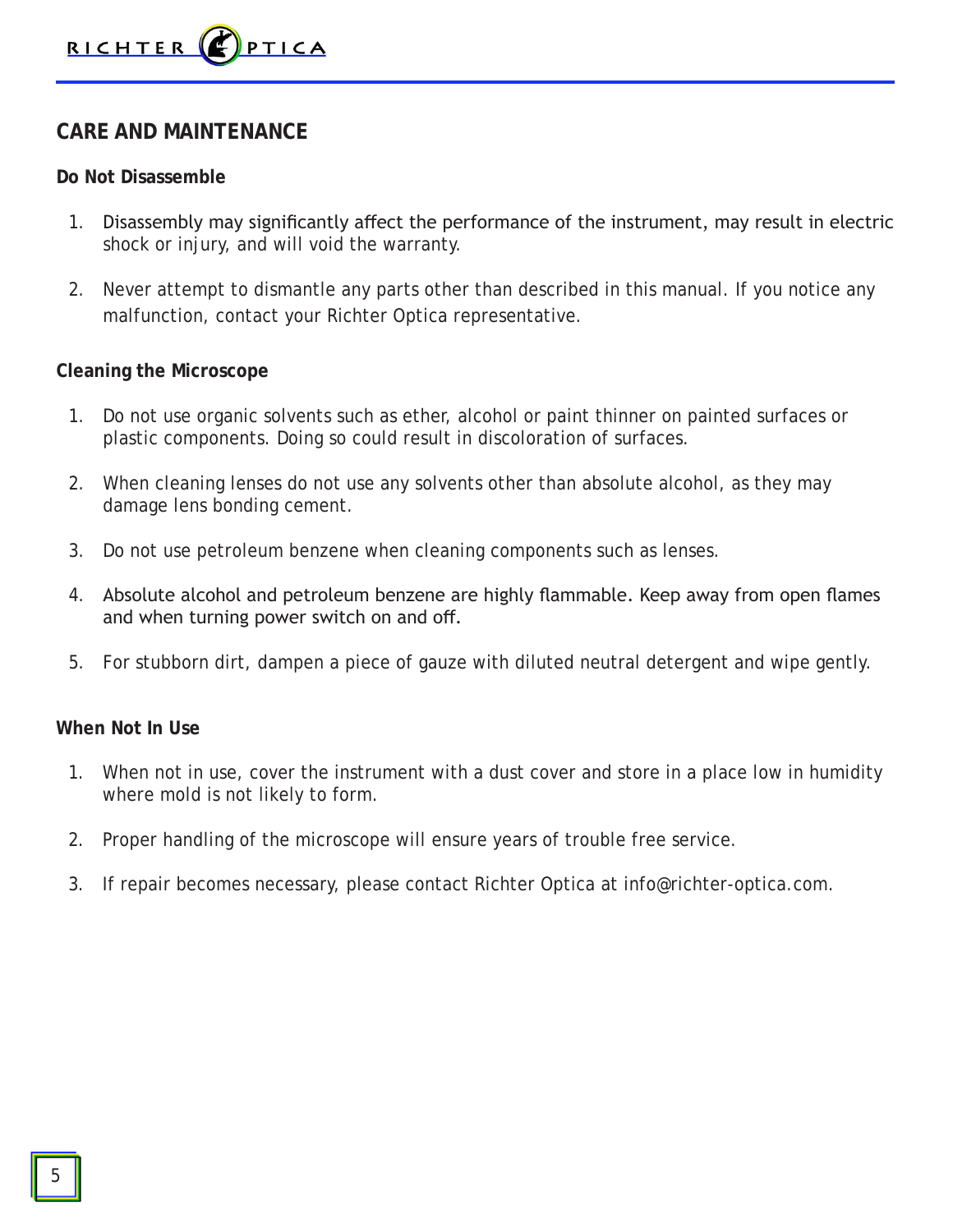

# **LED Light Replacement**

**Before performing any of these steps, the microscope MUST be turned off and unplugged.** 

1. Unplug the microscope and gently lay the microscope down on a sturdy surface ensuring the carrying handle side is down.





- 2. Using a screw driver, remove the 4 foot screws located on the underside of the microscope.
- 3. Gently remove the black plastic cover.
- 4. Locate the LED bulb.

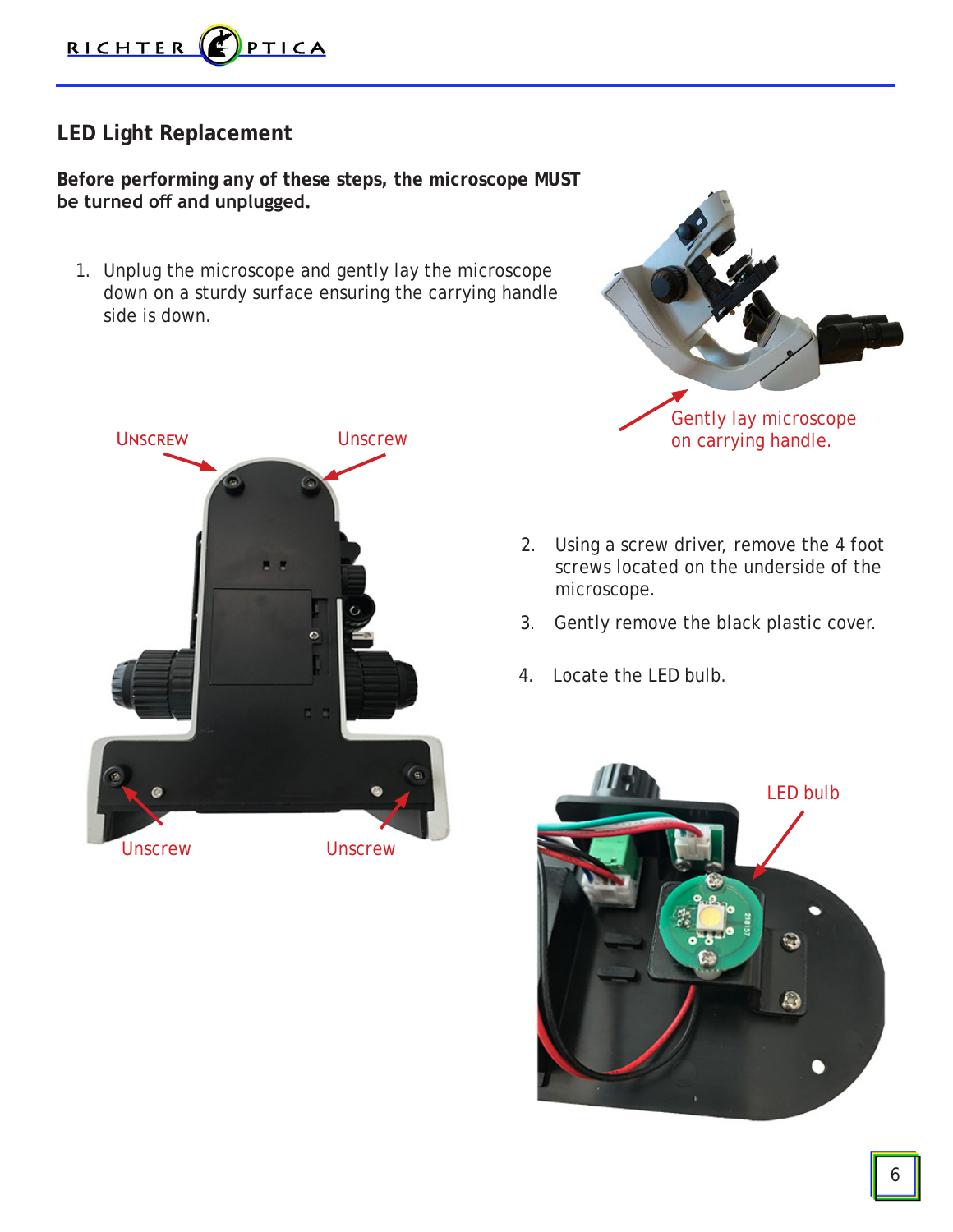

# **LED Light Replacement**

5. Disconnect the wires from the LED bulb by using your thumb and forefinger to pinch the sides of the plastic wire housing that holds the black and red wires.



Pinch wire housing and pull down gently.

6. Using a screw driver, remove the small screws on either side of the LED bulb.



**Unscrew** 

ಾ